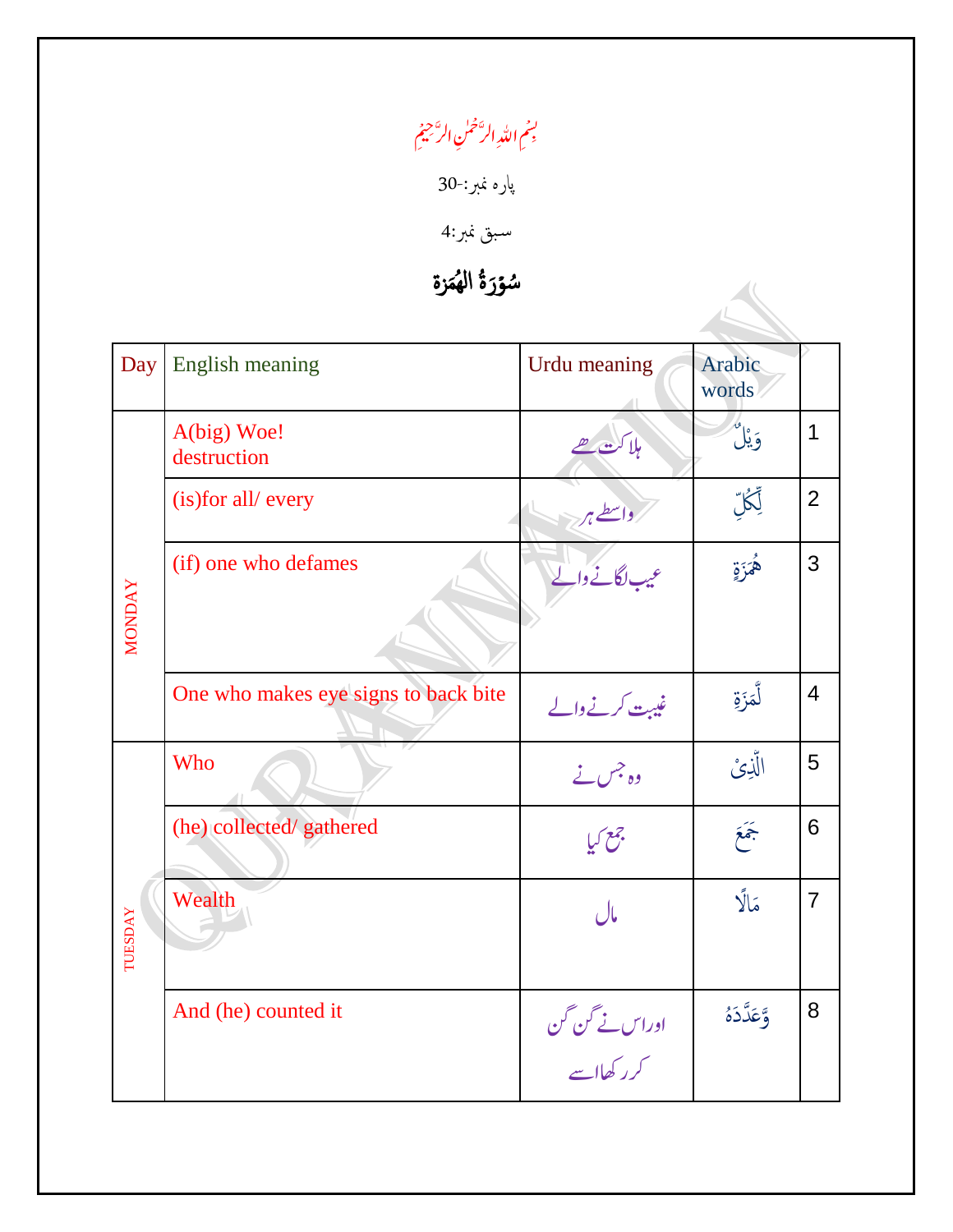|                                                | (he) think/ assumes                           | وہ سمجھتا ھے           | ڲٛۺٮؙ۪                | 9               |
|------------------------------------------------|-----------------------------------------------|------------------------|-----------------------|-----------------|
|                                                |                                               |                        |                       |                 |
|                                                | Indeed                                        | كەپ ئىگ                | آڻ                    | 10              |
| WEDNESD $\begin{array}{l}\text{AY}\end{array}$ | <b>His wealth</b>                             | مال اسكا               | خالَهٌ                | 11              |
|                                                | (it) made him immortal                        | ن بخیشے گااسے          | أخْلَدَهُ             | 12 <sup>2</sup> |
| THURS<br>DAY                                   | <b>Never! But</b>                             | ہر گزینیں              | $\tilde{\mathcal{K}}$ | 13              |
|                                                | Surely he(will) definitely be cast<br>/thrown | البته ضر ورڈالاجائے گا | ڶؽڹ۠ڹؘۮٙڹٞ            | 14              |
|                                                | In the crushing fire                          | حطمه میں               | في الْحُطَمَةِ        | 15              |
|                                                | And what                                      | اور کیاچیز             | وَمَآ                 | 16              |

|        | (it) made you know       | بتائے آپ کو   | أدْرَالكَ      | 17 |
|--------|--------------------------|---------------|----------------|----|
| FRIDAY | What the crushing fire   |               | مَاالْحُطَمَةُ | 18 |
|        | (it/ is) fire (of) Allah | آگ ھے اللہ کی | ناژاللهِ       | 19 |